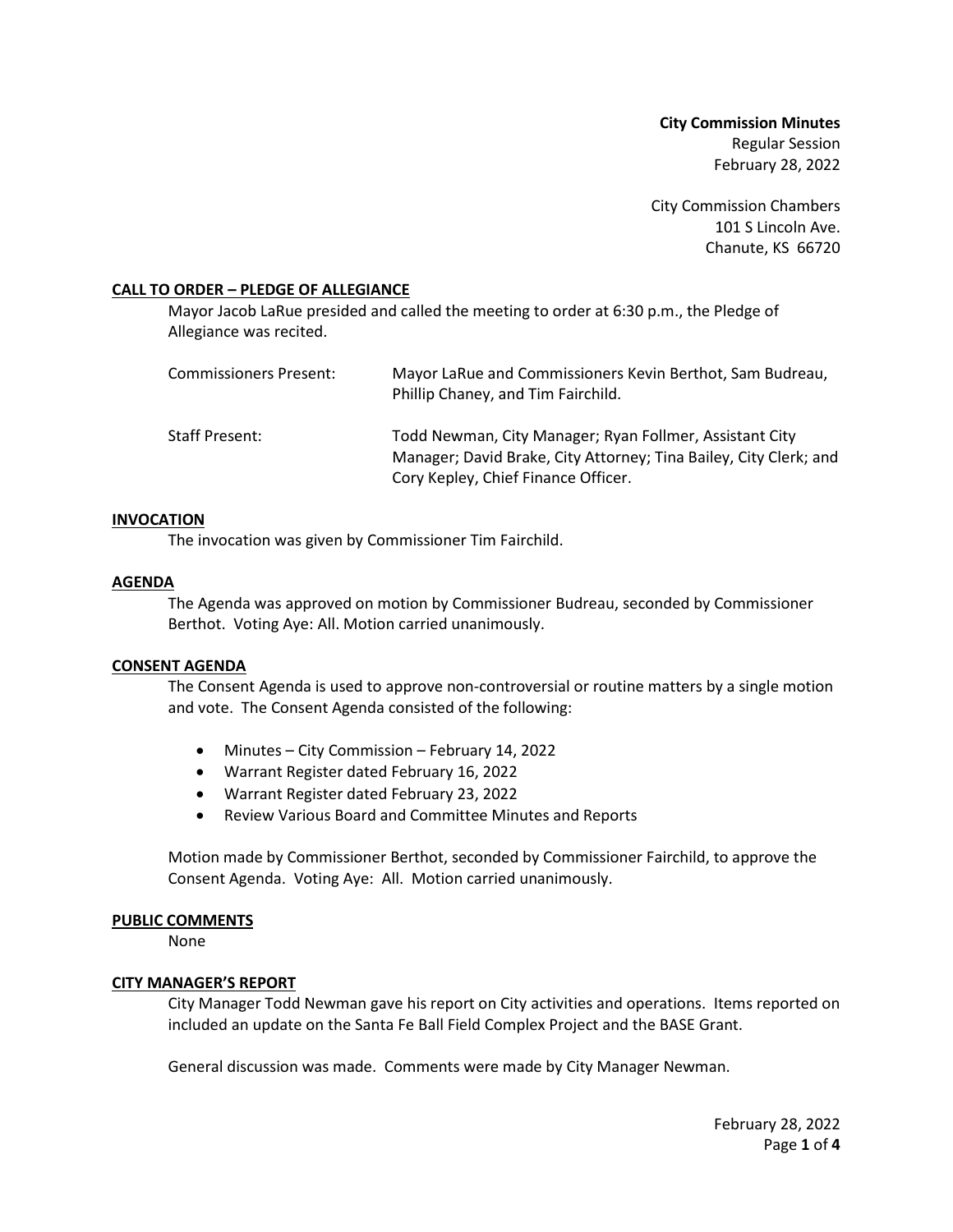City Manager Newman provided the Commission with a list of tentative dates for upcoming 2023 Budget Work Sessions.

City Manager Newman reported that the Parks Advisory Board and Golf Course Advisory Committee would be meeting soon and that the Aquatic Center Fees and Golf Course Fees will be placed on a March Agenda for City Commission review and consideration.

#### **NEW BUSINESS**

#### **REQUEST TO TEMPORARILY BLOCK STREET – COMMUNITY CHURCH DAY OUT EVENT**

Pastor of Administration Chelsy Bearden, for the First Baptist Church, has requested permission to temporarily block Highland Avenue from Main Street going north to approximately 11 N Highland, between 8:00 a.m. and 3:00 p.m. on Sunday, April 24, 2022, in order to hold a Community Church Day Out Event. This will allow time for set up and tear down.

General discussion was made. Comments were made by Pastor of Administration Chelsy Bearden.

Motion made by Commissioner Fairchild, seconded by Commissioner Budreau, to approve the request from First Baptist Church to temporarily block street as presented.

# **REQUEST TO REPEAL ORDINANCE NO. 2471 – PARKING AND TRAFFIC FLOW RESTRICTIONS ON PINE STREET BETWEEN GRANT AND FOREST**

Wickham Family Funeral Home has requested the City Commission to restore two-way traffic on Pine Street between Grant and Forest Avenues. In 2001 the City Commission made that portion of Pine Street one-way because of the elementary school.

Without children being dropped off for school, the property owner's request to restore Pine Street to two-way traffic to allow parking on same seems appropriate.

General discussion was made. Comments were made by City Manager Todd Newman and City Attorney David Brake.

Motion made by Commissioner Fairchild, seconded by Commissioner Berthot, to pass Ordinance repealing Ordinance No. 2471 eliminating parking restrictions on Pine Street between Grant and Forest Avenues.

The Ordinance was assigned: No. 2644

## **REVIEW CITY OF CHANUTE LAND BANK**

During their February 14, 2022 regular meeting, City Commission consensus was to place the City Land Bank Program on a future Agenda for review.

The Commission reviewed Ordinance No. 2635 and the Land Bank Bylaws.

General discussion was made. Comments were made by CRDA Executive Director Matt Godinez and City Attorney David Brake.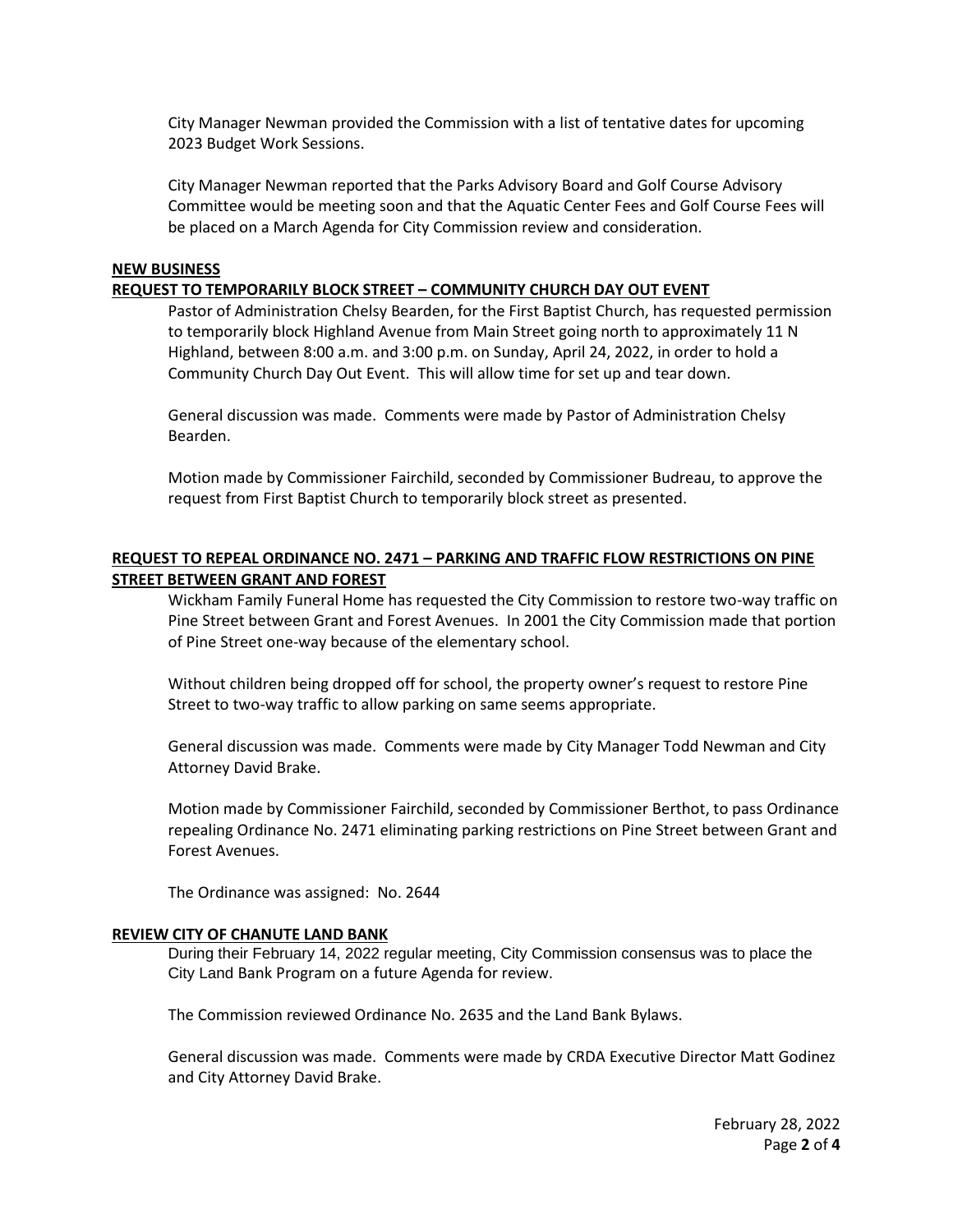Commission consensus was to amend Ordinance No. 2635 to include a five (5) member board with two (2) members appointed by the Chanute Regional Development Authority (CRDA) and three (3) members appointed by the Chanute City Commission. This item will be placed on the Agenda at the next meeting for review and consideration.

# **PROPERTY RESOLUTION – 401 NORTH HIGHLAND PROPERTY RESOLUTION – 725 SOUTH GRANT PROPERTY RESOLUTION – 210 WEST MAIN PROPERTY RESOLUTION – 608 NORTH FOREST PROPERTY RESOLUTION – 811 NORTH GARFIELD PROPERTY RESOLUTION – 1111 SOUTH FOREST PROPERTY RESOLUTION – 112 SOUTH WESTERN PROPERTY RESOLUTION – 623 SOUTH MALCOLM**

Motion made by Commissioner Fairchild, seconded by Commissioner Berthot, to adopt resolution declaring that the above properties are in violation of Chanute Municipal Codes and authorizing abatement of certain nuisances as presented. Voting Aye: All. Motion carried unanimously.

The Resolutions were assigned: No. 2022-124, No. 2022-125, No. 2022-126, No. 2022-127, No. 2022-128, No. 2022-129, No. 2022-130, and No. 2022-131.

# **COMMISSION COMMENTS**

Commissioner Chaney commented on tourism and requested future discussion for this item.

City Manager Todd Newman reported that tourism will be discussed at the first 2023 Budget Work Session, set for May 16, 2022.

Commissioner Berthot requested future review and discussion of Cyber Security and the City's Infrastructure.

General discussion was made. Comments were made by City Manager Todd Newman and City Attorney David Brake.

City Manager Newman advised that this item would be discussed during upcoming budget work sessions.

Commissioner Fairchild commented on the Depot Management Committee and the City's Red Book.

Commissioner Fairchild read an Invocation that was given at the May 2, 1979 City Commission Meeting.

Commissioner Budreau commented on the Main Street Railroad Crossing, Animal Control staffing, ball field marketing, and a Sports Authority Director.

General discussion was made. Comments were made by City Manager Todd Newman.